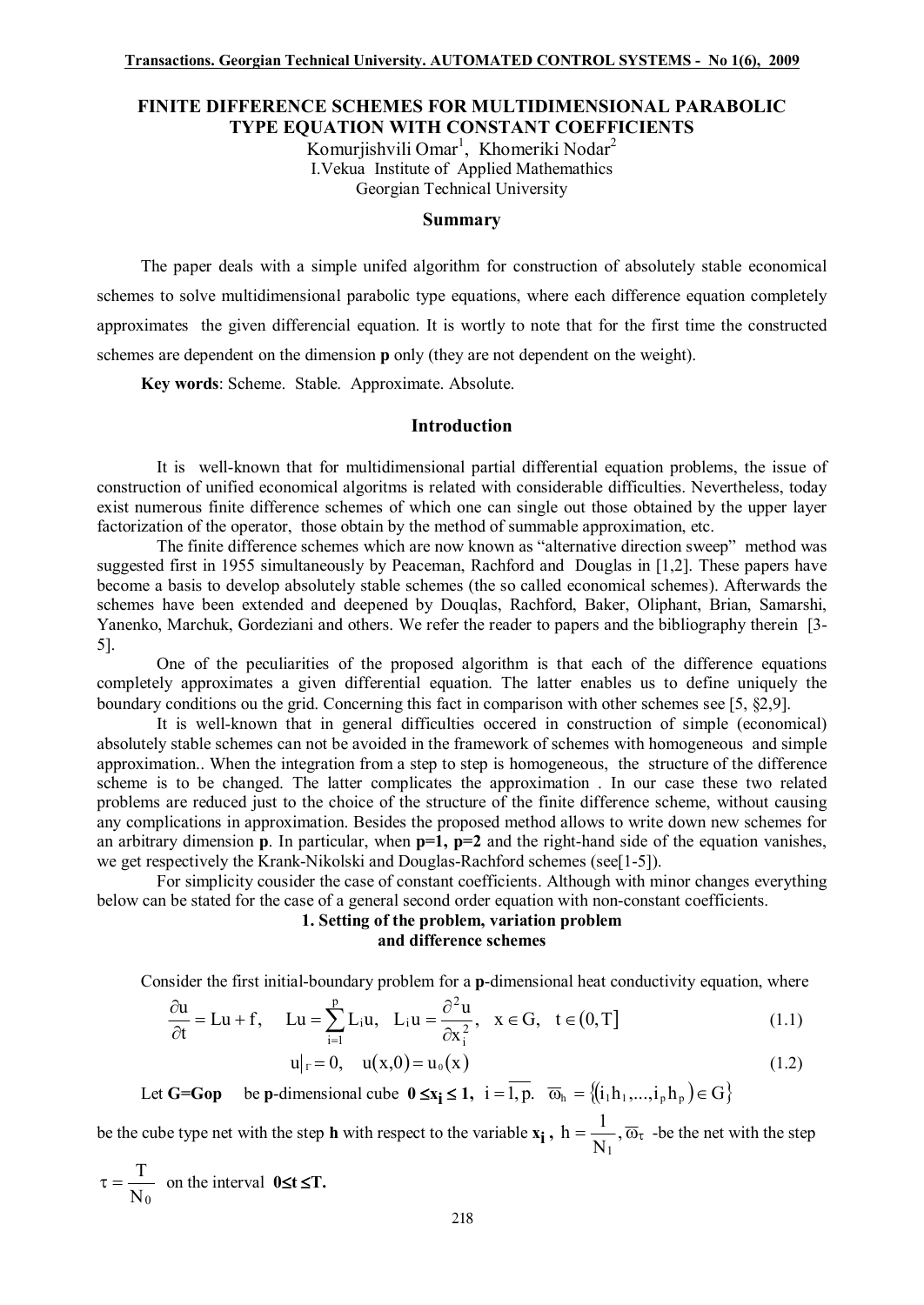Let us consider first the algoritm of the construction of schemes for  $p=1,2$ . After established the rule we can write it in general case of arbitrary **p**.

To this end we rewrite equation  $(1.1)$  in the form

$$
\beta \frac{\partial u}{\partial t} + \frac{\partial^2 u}{\partial t^2} = \left(\frac{\partial^2 u}{\partial t^2} + \beta \frac{\partial^2 u}{\partial x_1^2}\right) + \beta f,
$$
\n(1.3)

where  $\beta$  is a so far, not yet defined nonzero real number. In the sequel, both the stability and approximation of finite difference schemes will be dependent just on the selection of  $\beta$  and weight  $\alpha$ .

In order to define  $u(x_1,t)$ , instead of problems (1.3) - (1.2), let us apply the well-known Hamilton principle:

$$
I(u) = \int_{t_0}^{t_0} \left\{ \int_0^1 \left[ \beta u \frac{\partial u}{\partial t} + \left( \frac{\partial u}{\partial t} \right)^2 + \frac{1}{2n_1} \sum_{i=1}^{2n_1} \left[ A_i^{(i)} \left( \frac{\partial u}{\partial \ell_i} \right)^2 + B_i^{(i)} \left( \frac{\partial u}{\partial \ell_{i+1}} \right)^2 + \right. \right. \\ \left. + C_i^{(i)} \frac{\partial u}{\partial \ell_i} \frac{\partial u}{\partial \ell_{i+1}} \right] - 2\beta \text{fu} \right\} \text{d}x_1 \, dt \to \text{min}
$$
\n(1.4)

I.e. if the function  $u(x_1,t)$  is the solution to the given problem, then it provides the minimal value for the functional  $I(u)$  in any time interval tn -t0 (t0=0).

If we devide the time interval by the small tj -tj-1,  $j = 1, n$ , than we can rewrite the condition (1.4) in the following form

$$
I(u) = \sum_{j=1}^{n} I_j(u) \to \min
$$

$$
I_j(u) = \int_{t_j-1}^{t_j} \left\{ \int_0^1 \left[ \beta u \frac{\partial u}{\partial t} + \left( \frac{\partial u}{\partial t} \right)^2 + \frac{1}{2n_1} \sum_{i=1}^{2n_1} \left[ A_i^{(i)} \left( \frac{\partial u}{\partial \ell_i} \right)^2 + B_i^{(i)} \left( \frac{\partial u}{\partial \ell_{i+1}} \right)^2 + C_i^{(i)} \frac{\partial u}{\partial \ell_i} \frac{\partial u}{\partial \ell_{i+1}} \right] - 2 \beta f u \right] dx_1 \right\} dt
$$

where

$$
A_1^{(i)} = \frac{\cos^2 \alpha_{i+1} + \beta \sin^2 \alpha_{i+1}}{\sin^2(\alpha_{i+1} - \alpha_i)}, \qquad B_1^{(i)} = \frac{\cos^2 \alpha_i + \beta \sin^2 \alpha_i}{\sin^2(\alpha_{i+1} - \alpha_i)},
$$

$$
C_1^{(i)} = \frac{-2(\cos\alpha_i\cos\alpha_{i+1} + \beta\sin\alpha_i\sin\alpha_{i+1})}{\sin^2(\alpha_{i+1} - \alpha_i)}
$$

We note, that functional  $(1.4)$  is the identical representation of the following functional

$$
I(u) = \int_{t_0}^{t_0} \left\{ \int_0^1 \left[ u \frac{\partial u}{\partial t} - \left( \frac{\partial u}{\partial x_1} \right)^2 - 2fu \right] dx_1 \right\} dt
$$

The directions  $\overrightarrow{\ell_i}$  are defined by means of the angles  $\alpha_i$  as follows :

$$
\vec{\ell} = (\ell_1, \ell_2, \ldots, \ell_{2n_1}) \Longrightarrow (\alpha_1, \alpha_2, \ldots, \alpha_{2n_1}), \qquad \alpha_{n_1+i} = \pi + \alpha_i, \qquad \vec{\ell}_i = -\vec{\ell}_{n_{1+i}}, \qquad i = \overline{1, n_1}
$$

Let us consider one of the above possibilities. Namely when in the elementary cell containing a basis knot  $(x_i, t_j)$  (it is a rectangle with the centroid  $(x_i,t_j)$  the four directions  $\ell_i$ ,  $i = \overline{1,4}$  (n<sub>1</sub>=2) get out from the point  $({\bf x}_i, {\bf t}_i)$ , where

 $\alpha_1 = \pi - \alpha_2$ ,  $\alpha_3 - \alpha_2 = 2\alpha_1$ ,  $\alpha_4 - \alpha_3 = \pi - 2\alpha_1$ ,  $\alpha'_1 - \alpha_4 = 2\alpha_1$ ,  $\alpha'_1 = 2\pi + \alpha_1$ . Here  $\alpha_1$  is the counterclockwise angle between the axis ox<sub>1</sub> and the direction  $\ell_1$ .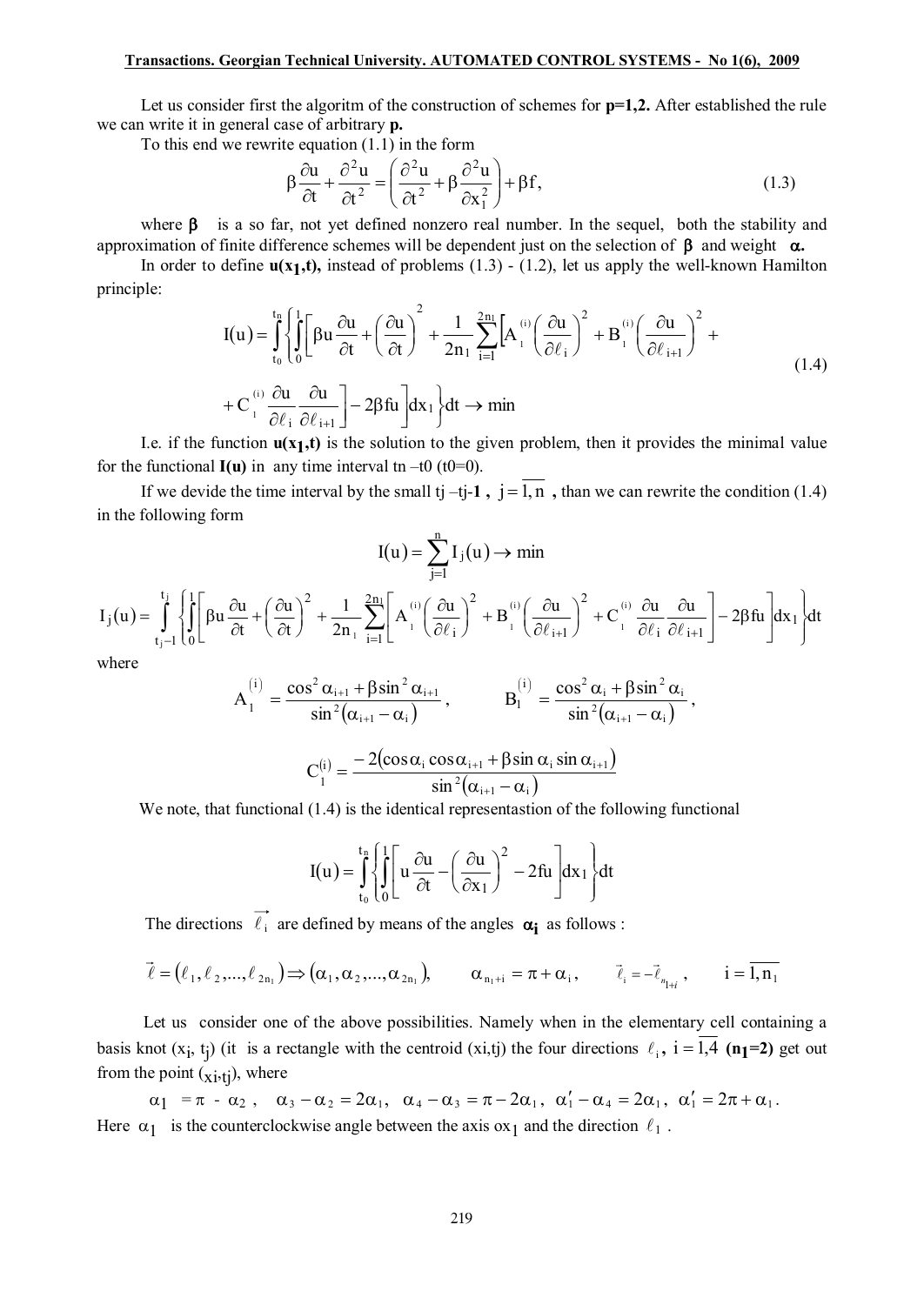Let us exploit the mean value formula and write down the difference functional (with respect to basis knot  $(x_i, t_j)$  and to the fictitious knots  $(x_i+$ 2 h  $,tj^+$ 2 t  $), (x_i -$ 2 h ,  $t_j$ + 2 t  $), (x_i -$ 2 h  $, t<sub>j</sub>$  -2 t ),  $(x_i +$ 2 h , t<sub>j</sub> -  $\frac{1}{2}$ t ), where  $\tau$  is the net step along the **T** axis,  $t_j = j\tau$ ,  $j=0,1,...$ ; while **h** is the step along the ox<sub>1</sub> axis) corresponding to the functional (1.4). We call the knots to the fictitius, since the values of a function in the finite difference schemes are not involved because they are cancelled.

In the sequel we leave the same notation **U** for the net function

$$
I_{h}(u) = \left\{ \left[ \frac{\beta}{2} u(u_{t} + u_{\tau}) + (u_{t}^{2} + u_{\tau}^{2}) \right]_{(x_{i},t_{j})} + \frac{1}{4} \sum_{i=1}^{4} \left[ A_{1}^{(i)} u_{\ell_{i}}^{2} + B_{1}^{(i)} u_{\ell_{i+1}}^{2} + \right. \right.+ C_{1}^{(i)} u_{\ell_{i}} u_{\ell_{i+1}} \left]_{(x_{i},t_{j})} + \frac{1}{4} \left( \sum_{i=1}^{4} C_{1}^{(i)} u_{\ell_{i}} u_{\ell_{i+1}} \right)_{(x_{i} + \frac{h}{2},t_{j} + \frac{\tau}{2})} \right. \left. \left. \right| S_{0}, \right\}
$$
\n(1.5)

where **S0=4ht**, is the area of elementary cell. We use the folloving notations :

$$
(u_{\ell_{1}})_{(x_{i},t_{j})} = \frac{u(x_{i} + h,t_{j} + \tau) - u(x_{i},t_{j})}{\sqrt{h^{2} + \tau^{2}}}, \quad (u_{\bar{\ell}_{1}})_{(x_{i},t_{j})} = \frac{u(x_{i},t_{j}) - u(x_{i} - h,t_{j} - \tau)}{\sqrt{h^{2} + \tau^{2}}}
$$
\n
$$
u_{x_{i}} = \frac{u(x_{i} + h,t_{j}) - u(x_{i},t_{j})}{h}, \qquad u_{\bar{x}_{i}} = \frac{u(x_{i},t_{j}) - u(x_{i} - h,t_{j})}{h},
$$
\n
$$
u_{\frac{0}{x}} = \frac{u_{x} + u_{\bar{x}}}{2h}, \qquad u_{t} = \frac{u(x_{i},t_{j} + \tau) - u(x_{i},t_{j})}{\tau} = \frac{\hat{u} - u}{\tau},
$$
\n
$$
u_{\bar{t}} = \frac{u(x_{i},t_{j}) - u(x_{i},t_{j} - \tau)}{\tau} = \frac{u - \breve{u}}{\tau}, \qquad u_{\frac{0}{t}} = \frac{\hat{u} - \breve{u}}{2\tau}.
$$

Inserting the values of coefficients  $A_1^{(i)}$ ,  $B_1^{(i)}$  $\overline{\mathsf{B}}_1^{(\text{i})}, \; \overline{\mathsf{C}}_1^{(\text{i})}$  $C_1^{\prime\prime}$  in to functional (1.5) and writing it in a expanded form, we obtain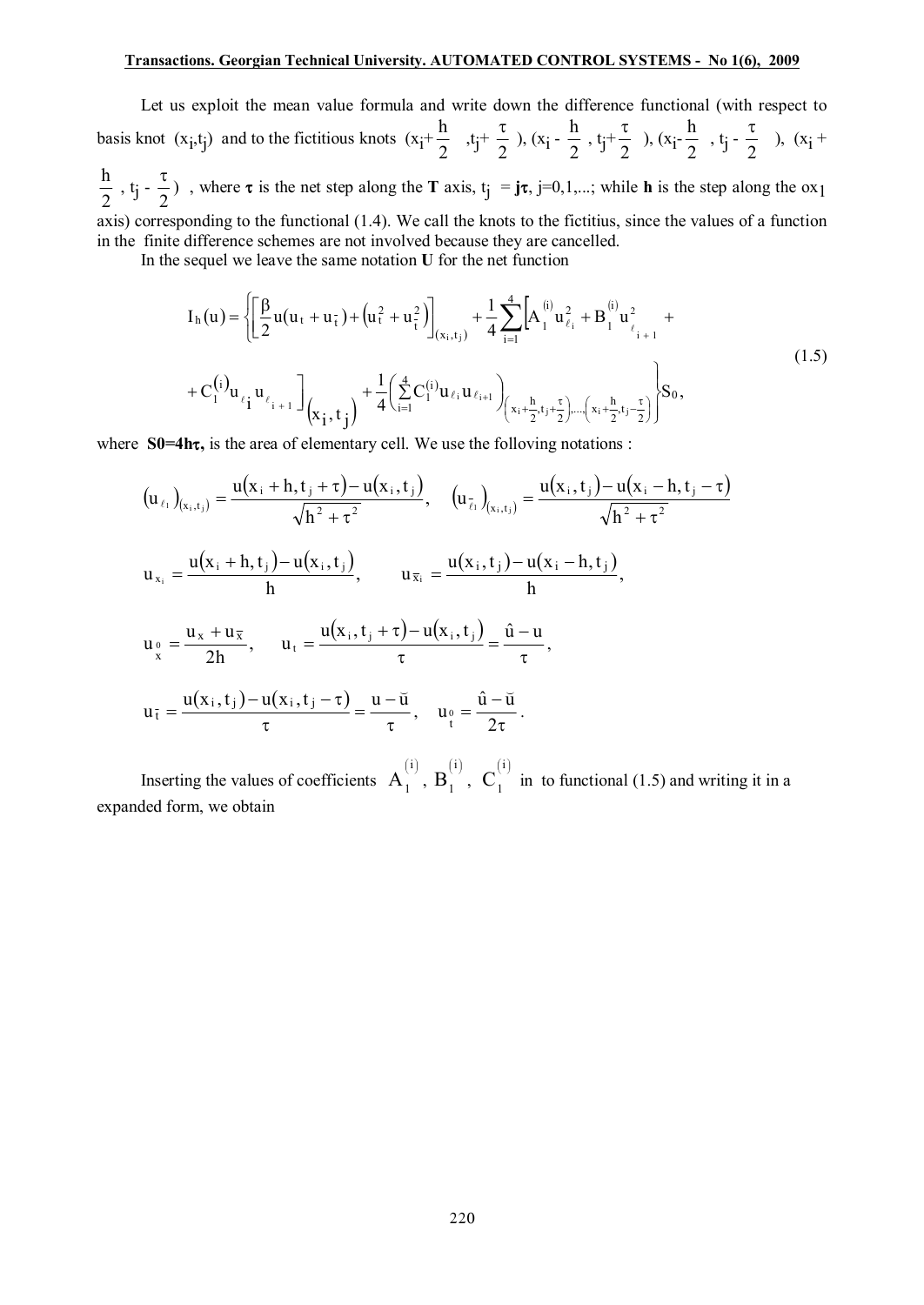$$
I_{h}(u) = \left\{ \left[ \frac{\beta}{2} u(u_{t} + u_{\tilde{t}}) + (u_{t}^{2} + u_{\tilde{t}}^{2}) \right]_{(x_{i},t_{j})} + \frac{1}{4} \cdot \frac{\cos^{2} \alpha_{1} + \beta \sin^{2} \alpha_{1}}{\sin^{2}(\alpha_{i+1} - \alpha_{i})} \cdot \left[ u_{\ell_{i}}^{2} + u_{\ell_{2}}^{2} + \frac{2(\cos^{2} \alpha_{1} - \beta \sin^{2} \alpha_{1})}{\cos^{2} \alpha_{1} + \beta \sin^{2} \alpha_{1}} u_{\ell_{1}} u_{\ell_{2}} \right] + \left( u_{\ell_{2}}^{2} + u_{\ell_{3}}^{2} + \frac{2(\cos^{2} \alpha_{1} - \beta \sin^{2} \alpha_{1})}{\cos^{2} \alpha_{1} + \beta \sin^{2} \alpha_{1}} u_{\ell_{2}} u_{\ell_{3}} \right) + \left( u_{\ell_{3}}^{2} + u_{\ell_{4}}^{2} + \frac{2(\cos^{2} \alpha_{1} - \beta \sin^{2} \alpha_{1})}{\cos^{2} \alpha_{1} + \beta \sin^{2} \alpha_{1}} u_{\ell_{1}} u_{\ell_{3}} \right) + \left( u_{\ell_{1}}^{2} + u_{\ell_{4}}^{2} + \frac{2(\cos^{2} \alpha_{1} - \beta \sin^{2} \alpha_{1})}{\cos^{2} \alpha_{1} + \beta \sin^{2} \alpha_{1}} u_{\ell_{1}} u_{\ell_{3}} \right) \right\}_{(x_{i},t_{j})} + \frac{1}{2} \cdot \frac{2 \cdot 2}{\cos^{2} \alpha_{1} - \beta \sin^{2} \alpha_{1}} (u_{\ell_{3}} u_{\ell_{4}} - u_{\ell_{2}} u_{\ell_{3}}) \left( x_{i} + \frac{h}{2}, t_{j} + \frac{h}{2} \right) + \frac{1}{2} \cdot \frac{2 \cdot 2}{\cos^{2} \alpha_{1} - \beta \sin^{2} \alpha_{1}} (u_{\ell_{3}} u_{\ell_{4}} - u_{\ell_{1}} u_{\ell_{4}}) \left( x_{i} + \frac{h}{2}, t_{j} + \frac{h}{2} \right) + \frac{2 \cdot 2 \cdot 2}{\cos^{2} \alpha_{1} - \beta \sin^{2} \alpha_{1}}
$$

Here are taken into account the following equations :

$$
\alpha_2 \cdot \alpha_1 = \pi - 2\alpha_1, \quad \alpha_3 \cdot \alpha_2 = 2\alpha_1, \quad \alpha_4 \cdot \alpha_3 = \pi - 2\alpha_1, \quad \alpha'_1 - \alpha_4 = 2\alpha_1, \quad \alpha'_1 = 2\pi + \alpha_1
$$
  

$$
\sin^2(\alpha_{i+1} - \alpha_{i}) = \sin^2 2\alpha_1, \quad i = \overline{1, 4};
$$
  

$$
(\alpha_2 = \pi - \alpha_1, \quad \alpha_3 = \pi + \alpha_1, \quad \alpha_4 = 2\pi - \alpha_1)
$$

If we insert the values of difference operators in the obtained functional, use the Hamilton principle and carry out elementary but routine work, then we obtain the following difference scheme with respect to the basic knot point  $(x_i, t_i)$ 

$$
u_{\tau} + \frac{h^2 + \beta \tau^2}{2\beta h^2} u_{t\bar{t}} = \frac{(h^2 + \tau^2)(h^2 + \beta \tau^2)}{\beta \cdot (2\tau h)^2} (u_{\ell_1 \bar{\ell}_1} + u_{\ell_2 \bar{\ell}_2}) - \frac{h^2 - \beta \tau^2}{2\beta \tau^2} u_{x_1 \bar{x}_1} + f_{ij},
$$

After a few transformations we can rewrite it in the following cannonical form

$$
u_1^0 + \tau^2 R u_{t\bar{t}} = u_{x_1\bar{x}_1} + f \quad , \quad (f = f(x_1, t_1) = f_{ij}) \quad , \tag{1.6}
$$

where

where

$$
R=\frac{h^2+\beta\tau^2}{4\beta\tau^2}L\,,\quad \ \ L=-\Delta_{11},\quad \ \Delta_{11}u=u_{x_1\overline{x}_1}\,.
$$

If in scheme (1.6) we replace  $\beta$  by  $\beta = \frac{1}{\sigma^*} \frac{h^2}{\tau^2}$ , then we get the equivalent to (1.6) scheme, which we call  $\sigma$ -parametric basis scheme

$$
u_{t}^{0} + \sigma \tau^{2} Ru_{t\bar{t}} = u_{x_{1}\bar{x}_{1}} + f , \qquad (1.7)
$$

$$
\sigma = \frac{1 + \sigma^{*}}{4} > 0 , \quad \left(\sigma \neq \frac{1}{4}\right).
$$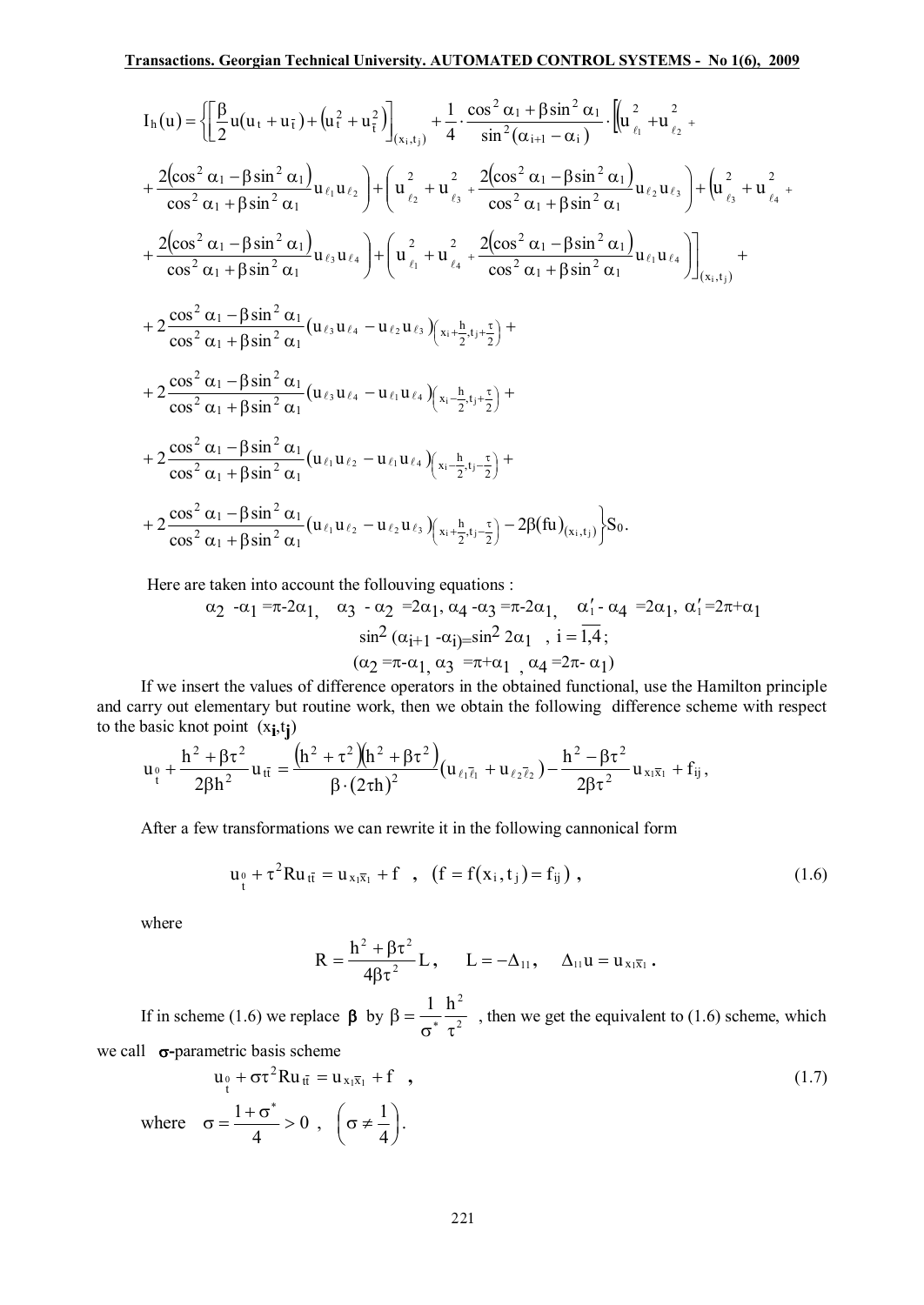2. Finite difference schemes for the equation  $\frac{\partial u}{\partial t} = \sum_{i=1}^{2} \frac{\partial^2 u}{\partial x_i^2} + f$ .

By analogy with the derivation of the scheme  $(1.7)$  let us consider the following identical representations for the given equation

$$
\beta \frac{\partial u}{\partial t} + \frac{\partial^2 u}{\partial t^2} = \left(\frac{\partial^2 u}{\partial t^2} + \beta \frac{\partial^2 u}{\partial x_1^2}\right)_{(\delta_1)} + \beta \frac{\partial^2 u}{\partial x_2^2} + \beta f,
$$
\n(2.1)

$$
\beta \frac{\partial u}{\partial t} + \frac{\partial^2 u}{\partial t^2} = \left(\frac{\partial^2 u}{\partial t^2} + \beta \frac{\partial^2 u}{\partial x_2^2}\right)_{(\delta_2)} + \beta \frac{\partial^2 u}{\partial x_1^2} + \beta f \quad , \tag{2.2}
$$

$$
\beta \frac{\partial u}{\partial t} + 2 \frac{\partial^2 u}{\partial t^2} = \left( \frac{\partial^2 u}{\partial t^2} + \beta \frac{\partial^2 u}{\partial x_1^2} \right)_{(\delta_1)} + \left( \frac{\partial^2 u}{\partial t^2} + \beta \frac{\partial^2 u}{\partial x_2^2} \right)_{(\delta_2)} + \beta f \quad . \tag{2.3}
$$

Similarly as in one-dimensional case we use the mean value formula and write down the difference functionals corresponding to the equations (2.1) - (2.3) in the elementary cell of dimensions (2h, 2h,  $2\tau$ ) with respect to the centroid  $(x_{1i}, x_{2i}, t_k)$ ,

$$
I_{1h}(u) = \left\{ \left[ \frac{\beta}{2} u(u_t + u_{\bar{t}}) + (u_t^2 + u_{\bar{t}}^2) \right]_{(x_{1i}, x_{2j}, t_k)} + \frac{1}{4} \sum_{i=1}^4 \left[ A_1^{(i)} u_{\ell_i}^2 + B_1^{(i)} u_{\ell_{i+1}}^2 + C_1^{(i)} u_{\ell_i+1} u_{\ell_{i+1}} \right]_{(2.4)}
$$
  
+  $C_1^{(i)} u_{\ell_i} u_{\ell_{i+1}} \Big|_{(\delta_1)} - \beta (u_{x_2}^2 + u_{\bar{x}_2}^2)_{(x_{1i}, x_{2j}, t_k)} - 2\beta (fu)_{(x_{1i}, x_{2j}, t_k)} \right\} V_0$  (2.4)

$$
I_{2h}(u) = \left\{ \left[ \frac{\beta}{2} u(u_t + u_{\tilde{t}}) + (u_{\tilde{t}}^2 + u_{\tilde{t}}^2) \right]_{(x_{1i}, x_{2j}, t_k)} + \frac{1}{4} \sum_{i=1}^4 \left[ A_1^{(i)} u_{\ell_i}^2 + B_1^{(i)} u_{\ell_i}^2 + B_1^{(i)} u_{\ell_{i+1}}^2 + C_1^{(i)} u_{\ell_i} u_{\ell_{i+1}} \right]_{(\delta_2)} - \beta (u_{x_1}^2 + u_{\tilde{x}_1}^2)_{(x_{1i}, x_{2j}, t_k)} - 2\beta (fu)_{(x_{1i}, x_{2j}, t_k)} \right\} V_0
$$
\n
$$
I_{3h}(u) = \left\{ \left[ \frac{\beta}{2} u(u_t + u_{\tilde{t}}) + 2(u_{\tilde{t}}^2 + u_{\tilde{t}}^2) \right]_{(x_{1i}, x_{2j}, t_k)} + \frac{1}{4} \sum_{k=1}^2 \sum_{i=1}^4 \left[ A_k^{(i)} u_{\ell_i}^2 + B_k^{(i)} u_{\ell_i}^2 + B_k^{(i)} u_{\ell_{i+1}}^2 + C_k^{(i)} u_{\ell_i} u_{\ell_{i+1}} \right]_{(\delta_k)} - 2\beta (fu)_{(x_{1i}, x_{2j}, t_k)} \right\} V_0
$$
\n(2.6)

 $v_0$  is the volume of on elementary call. The indices  $\delta_1$  and  $\delta_2$  (in the sequal -  $\delta_3$ ) where indicate the cut  $\delta i$ , along which the directions ( $\ell_1$ ,  $\ell_2$ ,  $\ell_3$ ,  $\ell_4$ ) are considered. In their turn  $\delta i$ represent the cuts parallel to the coordinate planes  $x_1 \circ T$ ,  $x_2 \circ T$ ,  $x_1 \circ x_2$  passing through the centroid ( $x_{1i}$ ,  $x_{2i}$ ,  $t_k$ ) of an elementary cell. Now we choose directions emanating from knot  $(x_{1i}, x_{2i}, t_k)$  on each cut as follows:

$$
(\ell_1, \ell_2, \ell_3, \ell_4)_{(\delta i)^{=}} (\alpha_1, \pi - \alpha_1, \pi + \alpha_1, 2 \pi - \alpha_1)
$$

For simplicity, we use the same notations for angles on each cut  $\delta_i$ . Moreover the values of a trigonometric function, say for argument  $\alpha_1$ , are different e.g.

$$
(\cos \alpha_1)_{\delta_1} = \frac{h_1}{\sqrt{h_1^2 + \tau^2}} , \quad (\cos \alpha_1)_{(\delta_2)} = \frac{h_2}{\sqrt{h_2^2 + \tau^2}} , \quad (\cos \alpha_1)_{(\delta_3)} = \frac{h_1}{\sqrt{h_1^2 + h_2^2}} ,
$$

(when  $h_1 \neq h_2$ )

According to the Hamilton principle, the difference functionals  $(2.4) - (2.6)$  define respectively the following three-layer finite difference schemes:

$$
u_0 + \sigma \tau^2 R_1 u_{t\bar{t}} = u_{x_1 \bar{x}_1} + u_{x_2 \bar{x}_2} + f , i = 1, N_1
$$
 (for a fixed j) (2.7)

$$
u_0 + \sigma \tau^2 R_2 u_{t\bar{t}} = u_{x_1\bar{x}_1} + u_{x_2\bar{x}_2} + f , j = \overline{1, N_2}
$$
 (for a fixed j) (2.8)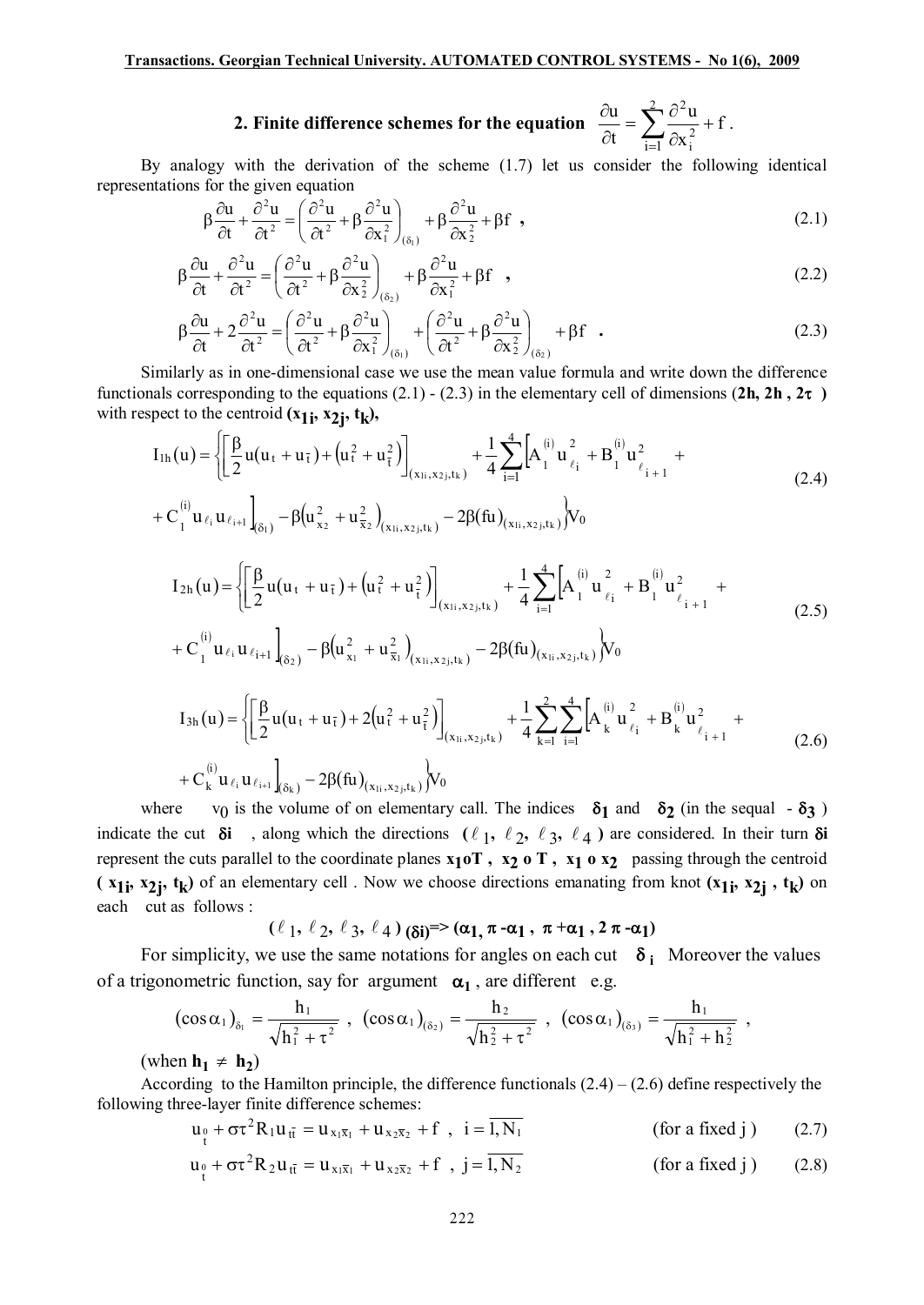$$
u_1^0 + \sigma \tau^2 (R_1 + R_2) u_{t\bar{t}} = u_{x_1 \bar{x}_1} + u_{x_2 \bar{x}_2} + f \quad , \qquad i, j = \bar{l}, N \qquad (2.9)
$$

where  $f = f_{ijk} = f(x_1; x_2; t_k)$ ,  $N_1$  is the number of direction points along the  $\alpha x_1$  axis, while  $N_2$  –along the **ox<sub>2</sub>** axis,  $N=(N_1,N_2)$ 

 $R_i = -\Delta_{ii}$ ,  $\Delta_{ii} u = u_{x_i} u_{\overline{x}_i}$ ,  $i = 1,2$ .

**3. Finite difference schemes for the equation**  $\frac{\partial u}{\partial t} = \sum_{i=1}^{n} \frac{\partial^2 u}{\partial x_i^2} +$  $\partial$  $=\sum_{n=1}^{p}\frac{\partial}{\partial n}$  $\partial$  $\partial u$   $\frac{p}{\sqrt{2}}$  $\sum_{i=1}^{\infty} \partial x_i^2$ 2 f x u t  $\frac{u}{v} = \sum_{n=1}^{p} \frac{\partial^2 u}{\partial x^2} + f$ .

For the given equation consider the following identical representations

$$
\beta \frac{\partial u}{\partial t} + \frac{\partial^2 u}{\partial t^2} = \left(\frac{\partial^2 u}{\partial t^2} + \beta \frac{\partial^2 u}{\partial x_1^2}\right)_{(\delta_1)} + \beta \sum_{i=2}^p \frac{\partial^2 u}{\partial x_i^2} + \beta f,
$$
\n
$$
\beta \frac{\partial u}{\partial t} + \frac{\partial^2 u}{\partial t^2} = \left(\frac{\partial^2 u}{\partial t^2} + \beta \frac{\partial^2 u}{\partial x_2^2}\right)_{(\delta_2)} + \beta \sum_{\substack{i=1 \\ i \neq 2}}^p \frac{\partial^2 u}{\partial x_i^2} + \beta f,
$$
\n
$$
\dots
$$
\n
$$
\beta \frac{\partial u}{\partial t} + \frac{\partial^2 u}{\partial t^2} = \left(\frac{\partial^2 u}{\partial t^2} + \beta \frac{\partial^2 u}{\partial x_1^2}\right)_{(\delta k)} + \beta \sum_{\substack{i=1 \\ i \neq k}}^p \frac{\partial^2 u}{\partial x_i^2} + \beta f,
$$
\n
$$
\dots
$$
\n
$$
\beta \frac{\partial u}{\partial t} + \frac{\partial^2 u}{\partial t^2} = \left(\frac{\partial^2 u}{\partial t^2} + \beta \frac{\partial^2 u}{\partial x_1^2}\right)_{(\delta p)} + \beta \sum_{i=1}^{p-1} \frac{\partial^2 u}{\partial x_i^2} + \beta f, \quad (k = \overline{1, p}) \text{ and}
$$
\n
$$
\beta \frac{\partial u}{\partial t} + p \frac{\partial^2 u}{\partial t^2} = \sum_{i=1}^p \left(\frac{\partial^2 u}{\partial t^2} + \beta \frac{\partial^2 u}{\partial x_i^2}\right)_{(\delta i)} + \beta f.
$$

where  $\delta$ **i** this time represent the hyperlanes.

If we repeat word for word the method of receiving the finite difference schemes, we obtain the following schemes

$$
u_{\theta} + \sigma \tau^2 R_k u_{\bar{t}} = \sum_{i=1}^p u_{x_i \bar{x}_i} + f , \quad k = \overline{1, p}
$$
 (3.1)

$$
u_{t}^{0} + \sigma \tau^{2} \left( \sum_{i=1}^{p} R_{i} \right) u_{t\bar{t}} = \sum_{i=1}^{p} u_{x_{i}\bar{x}_{i}} + f.
$$
 (3.2)

Note that (3.1) represents **p** independent schemes. The fixed **k** determines the variable  $\mathbf{x}_k$  with respect to which the "sweep" method is being used for finding solution **U**. As to the solution of problem by mean of finite difference scheme (3.2), we can apply the method of matrix factorization or some economical scheme, of the operator  $R = \sum_{i=1}^{n}$ p  $i = 1$  $R = \sum R_i$  is factorized on the upper layer (see [5, §2, p6]) or if we

consider the analogy of the Baker-Oliphant scheme (see [6]).

# **4. Weight schemes and an algorithm for the computation of difference problem**

Let us cousider the case with  $p=2$  and for schemes (2.7), (2.8) write down the following  $\alpha$  weight schemes

$$
\frac{u^{n+1} - u^{n-1}}{2\tau} - \sigma \tau^2 \Delta_{11} u_{t\bar{t}} = \Delta_{11} \left( \alpha u^{n+1} + (1 - \alpha) u^n \right) + \Delta_{22} u^{n-1} + f^n, \tag{4.1}
$$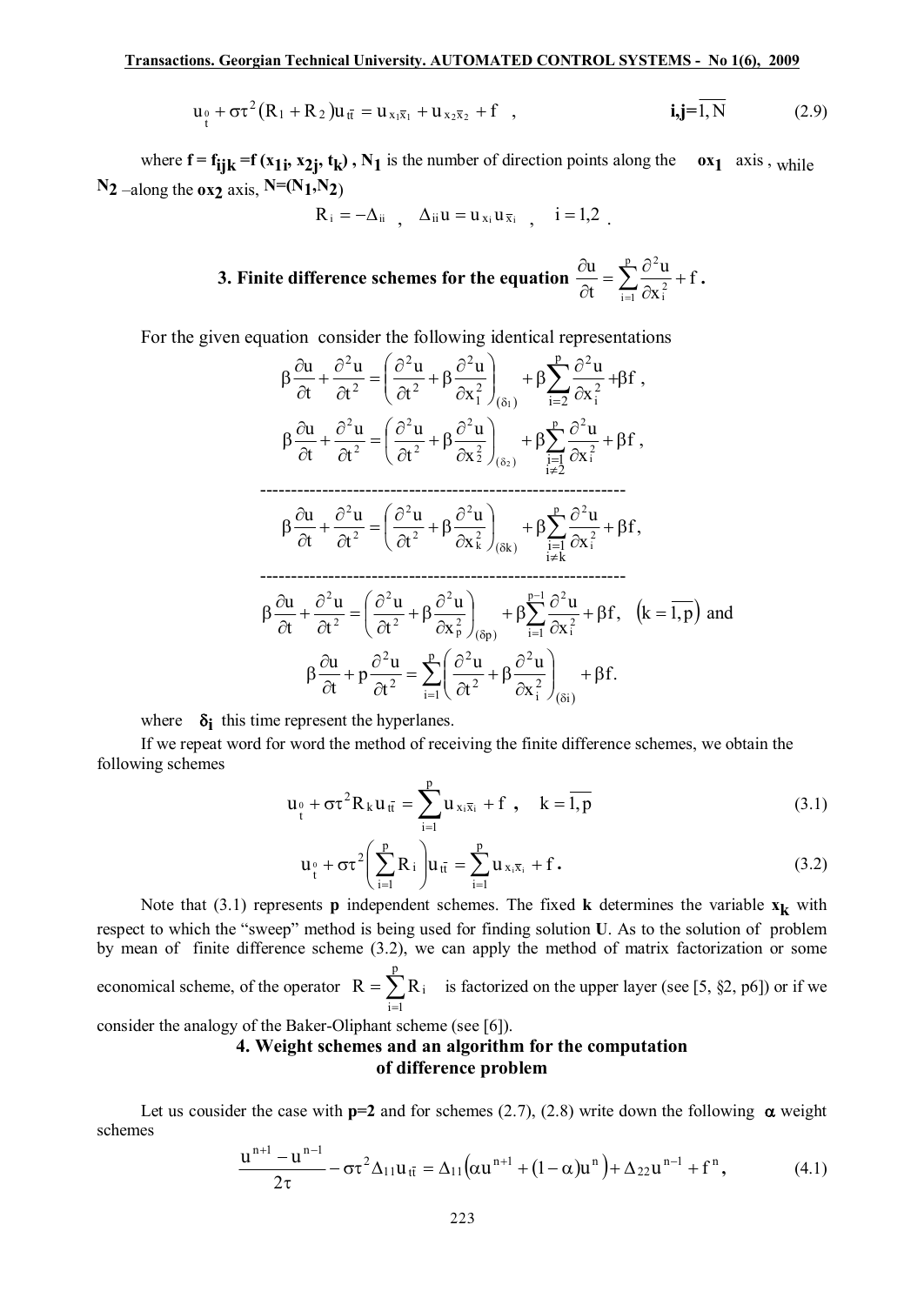$$
\frac{u^{n+2} - u^n}{2\tau} - \sigma \tau^2 \Delta_{22} u_{\bar{t}} = \Delta_{22} \left( \alpha u^{n+2} + (1 - \alpha) u^{n+1} \right) + \Delta_{11} u^n + f^{n+1} , \qquad (4.2)
$$

First we write down the scheme (4.1) on the **(n -** 2  $\frac{1}{2}$  ) layer or for step 2  $\frac{\tau}{\tau}$ .

$$
\frac{u^n - u^{n-1}}{\tau} - \sigma \left(\frac{\tau}{2}\right)^2 \Delta_{11} u_{t\bar t} = \Delta_{11} \big( \alpha u^n + (1-\alpha) u^{n-1} \big) + \Delta_{22} u^{n-1} + f^{n-\tfrac{1}{2}}
$$

and find the solution on the **n**-th layer. The scheme is three-layer, but now and in the sequel if the parametrers  $\sigma$ ,  $\alpha$  and the weight are chosen from the condition 2  $\sigma = \frac{1-\alpha}{\sigma}$ , we come to the two-layer scheme, where only the right-hand side **f** depends on the half step  $f^{-2} = f(i_1h_1, i_2h_2, \frac{1}{2})$  $\left(i_1h_1, i_2h_2, \frac{\tau}{2}\right)$  $-\frac{1}{2} = f\left(i_1h_1, i_2h_2, \frac{\tau}{2}\right)$ 2  $f^{-2} = f | i_1 h_1, i_2 h_2,$  $n^{-1/2} = f\left(i_1h_1, i_2h_2, \frac{\tau}{2}\right).$ 

Then, alternating the schemes (4.1) and (4.2) we obtain the solutions on the  $n+1$ ,  $\dots$ ,  $n+p$  layers and so on.

When  $p=3$ , we consider for the scheme (3.1) the following schemes

$$
\frac{u^{n+1} - u^{n-1}}{2\tau} - \frac{1 - \alpha}{2} \Delta_{11} (u^{n+1} + u^{n-1}) = \alpha \Delta_{11} u^{n+1} + \Delta_{22} u^{n-1} + \Delta_{33} u^{n-1} + f^n , \qquad (4.3)
$$

$$
\frac{u^{n+2} - u^n}{2\tau} - \frac{1 - \alpha}{2} \Delta_{22} (u^{n+2} + u^n) = \alpha \Delta_{22} u^{n+2} + \Delta_{11} u^n + \Delta_{33} u^n + f^{n+1} , \qquad (4.4)
$$

$$
\frac{u^{n+3} - u^{n+1}}{2\tau} - \frac{1 - \alpha}{2} \Delta_{33} (u^{n+3} + u^{n+1}) = \alpha \Delta_{33} u^{n+3} + \Delta_{11} u^{n+1} + \Delta_{22} u^{n+1} + f^{n+2}
$$
(4.5)

Analogously write down the scheme (4.3) for the **(n -** 2  $\frac{1}{2}$  )-th layer :

$$
\frac{u^{n}-u^{n-1}}{\tau} - \frac{1-\alpha}{2} \Delta_{11}(u^{n}+u^{n-1}) = \alpha \Delta_{11} u^{n} + \Delta_{22} u^{n-1} + \Delta_{33} u^{n-1} + f^{n-\frac{1}{2}} \tag{4.6}
$$

After finding solutions by scheme (4.6) on **n**-th layer, we alternate the schemes (4.3), (4.4) and (4.5) to find solutions on the layer  $n+1$ ,  $\dots$ ,  $n+p$ , etc.

Having the rule described, we can write down the  $\alpha$ -weight schemes by means of scheme (3.1) for a general **p**.

$$
\frac{u^{n+k} - u^{n+k-2}}{2\tau} - \frac{1 - \alpha}{2} \Delta_{kk} \left( u^{n+k} + u^{n+k-2} \right) = \alpha \Delta_{kk} u^{n+k} + \sum_{\substack{i=1 \ i \neq k}}^p \Delta_{ii} u^{n+k-2} + f^{n+k-1}, \ k = \overline{1, p} \tag{4.7}
$$

The solution is  $u^{n+pk_1}$ , where  $K_1 = 1, 2, ..., \frac{N_0 - 1}{N_0}$ . p  $K_1 = 1, 2, ..., \frac{N_0 - 1}{N_0}$  $= 1, 2, \ldots, \frac{N_0 - 1}{N_0 - 1}$ . (N<sub>0</sub> – 1 is a number divisible by **p**).

Every **k=**1, p two-layer scheme completely approximates the given difference equation . Hence by the **p**-time successive application of them we can define the solution to the difference problem on the  $(n+pk)$ -th layer. The latter means the use of "sweep" method along the axes  $OX_1, \ldots, OX_p$ . So we obtain almost absolutely stable, having complete approximation schemes for the case  $p \ge 3$  and with the exactness  $O(\tau^2 + |h|^2)$  by alternating the independently constructed schemes.

## **5. Study of the difference schemes**

So far we consider mostly the methods of construction of schemes .Now we show the stability of the constructed schemes by use of methods of harmounic analysis.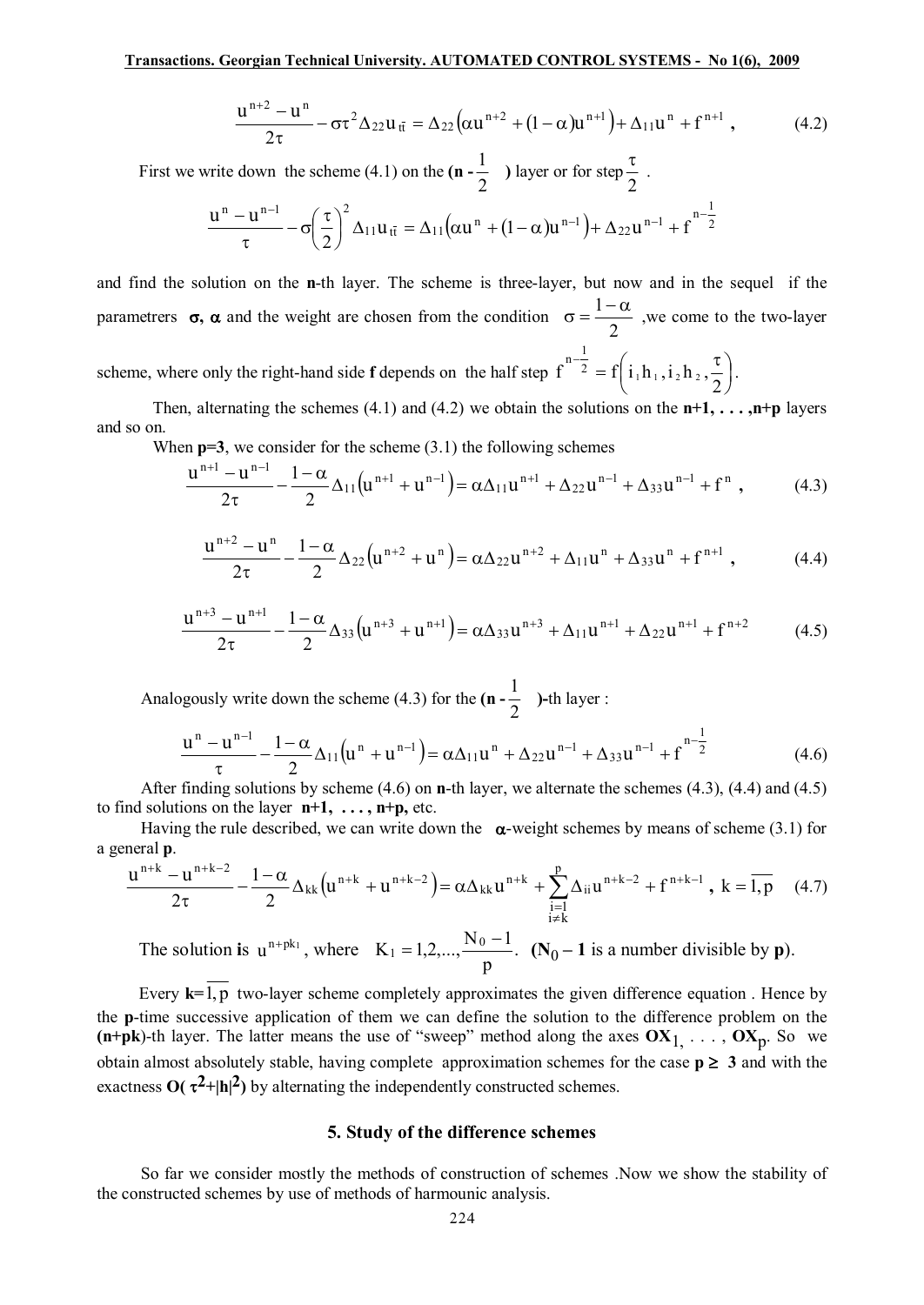### **Transactions. Georgian Technical University. AUTOMATED CONTROL SYSTEMS - No 1(6), 2009**

Let us prove the unconditional stability of the scheme (4.7), when **p=1**. Suppose

$$
u^{n} = \rho^{n} e^{i(k_{1}x_{1} + k_{2}x_{2} + \dots + k_{p}x_{p})}, \quad \rho^{n} = e^{\omega n\tau}, \quad (i = \sqrt{-1})
$$
 (5.1)

Assuming that  $f = 0$  and substituting (5.1) into equation (4.7), we obtain the following dispersion equation

$$
\left(1+\frac{1+\alpha}{2}a_+\right)\rho^2+\left(\frac{1-\alpha}{2}a_+-1\right)=0
$$

For the coefficient of error increase we obtain

$$
\rho = \sqrt{\frac{1 - \frac{1 - \alpha}{2}a_1}{1 + \frac{1 + \alpha}{2}a_1}} ,
$$
  

$$
= \frac{2\tau}{1 - \frac{1}{2}a_1}
$$

where, in general 2  $a_{j} = 4r_{i} \sin^{2} \frac{k_{j}h_{j}}{2}, \quad r_{j} = \frac{2\pi}{h^{2}}$ j  $j = -\frac{1}{h}$  $r_i = \frac{2\tau}{l}$ ,  $j = \overline{1, p}$ .

For the stability it is necessary that  $|\rho| \leq 1$ , i.e.

$$
\left|\frac{1-\frac{1-\alpha}{2}a_1}{1+\frac{1+\alpha}{2}a_1}\right| \le 1\tag{5.2}
$$

The ineguality (5.2) is valid for any  $\tau$ , **h**, when  $\alpha \ge 0$ .

Let us consider the case with **p=2** . The dispersion equations have the folloving forms.

$$
\left(1+\frac{1+\alpha}{2}a_1\right)\rho^2 + \left(\frac{1-\alpha}{2}a_1 + a_2 - 1\right) = 0,
$$
  

$$
\left(1+\frac{1+\alpha}{2}a_2\right)\rho^2 + \left(\frac{1-\alpha}{2}a_2 + a_1 - 1\right) = 0
$$

For the stability the following condition is required

$$
|\rho| = |\rho_1 \rho_2| \le 1 \tag{5.3}
$$

where

$$
\rho_1 = \sqrt{\frac{1 - \frac{1 - \alpha}{2}a_1 - a_2}{1 + \frac{1 + \alpha}{2}a_1}}, \quad \rho_2 = \sqrt{\frac{1 - \frac{1 - \alpha}{2}a_2 - a_1}{1 + \frac{1 + \alpha}{2}a_2}}
$$

or equivalently

$$
\frac{\left|1-\frac{1-\alpha}{2}a_{1}-a_{2}\right|}{1+\frac{1+\alpha}{2}a_{1}} \leq 1 \quad , \quad \frac{\left|1-\frac{1-\alpha}{2}a_{2}-a_{1}\right|}{1+\frac{1+\alpha}{2}a_{2}} \leq 1 \quad .
$$

Let us simplify the first inequality, then the second inequality could be simplified analogously

$$
\left\{\n\begin{aligned}\n1 - \frac{1 - \alpha}{2} a_1 - a_2 \\
1 + \frac{1 + \alpha}{2} a_1 \\
1 - \frac{1 - \alpha}{2} a_1 - a_2 \\
1 + \frac{1 + \alpha}{2} a_1\n\end{aligned}\n\right\} \ge -1
$$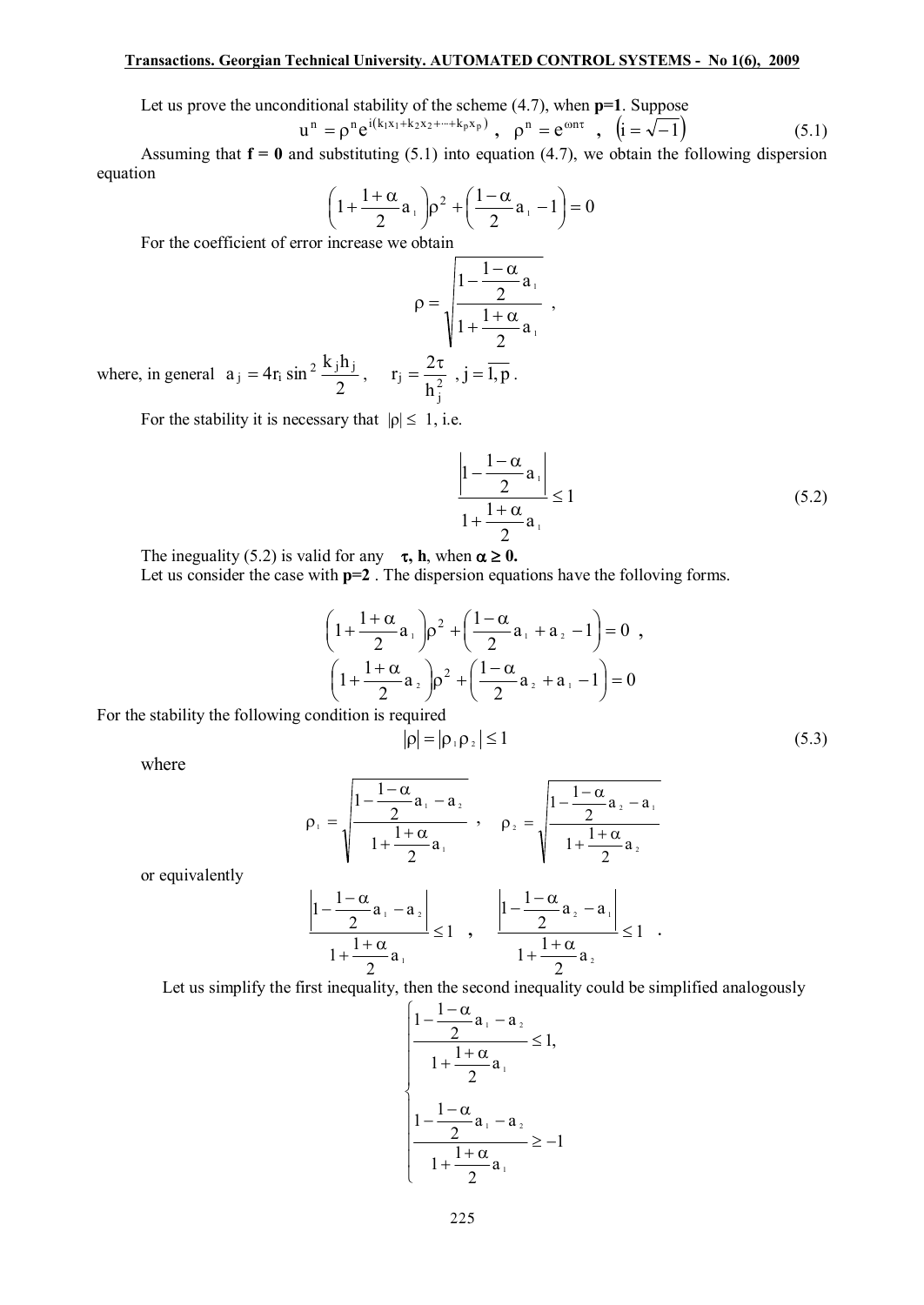Let us add  $\frac{1}{2}$   $\infty$   $\geq$  0 1  $\frac{1-\alpha}{\alpha}$  $+\alpha$  $-\frac{\alpha}{\alpha} \ge 0$  (0  $\le \alpha \le 1$ ) to both sides of the inequality. Then we obtain that:

$$
\frac{\left|\frac{2}{1+\alpha}-a_{2}\right|}{1+\frac{1+\alpha}{2}a_{1}} \leq \frac{2}{1+\alpha}
$$

$$
a_{2}-\frac{2}{1+\alpha}a_{2} \leq \frac{2\alpha}{1+\frac{1+\alpha}{2}a_{1}} \leq \frac{2\alpha}{1+\alpha}
$$

Here the first iniquality is true, becauce  $a_i > 0$ . According the second inequality for the condition (5.3) it is necessary that

$$
\frac{\left|a_{2}-\frac{2}{1+\alpha}\right|}{1+\frac{1+\alpha}{2}a_{1}}\cdot\frac{\left|a_{1}-\frac{2}{1+\alpha}\right|}{1+\frac{1+\alpha}{2}a_{2}} \leq \left(\frac{2\alpha}{1+\alpha}\right)^{2}
$$
\n(5.4)

Let us transpose the denominators (this means the alternating use of schemes). For the validity of (5.4) we require that the following system holds true  $\epsilon$ <sup>1</sup>  $\frac{3}{2}$ 

$$
\frac{\left|\frac{a_{2}-\frac{2}{1+\alpha}}{1+\frac{1+\alpha}{2}a_{2}}\right|}{\left|\frac{1+\frac{1+\alpha}{2}a_{2}}{1+\alpha}\right|}\n\Rightarrow\n\begin{cases}\n(1-\alpha)a_{i}\leq 2 \\
(1+\alpha)a_{i}\geq 2\frac{1-\alpha}{1+\alpha}, \quad i=1,2\n\end{cases}
$$
\n
$$
\frac{\left|a_{1}-\frac{2}{1+\alpha}\right|}{1+\frac{1+\alpha}{2}a_{1}}\geq \frac{2\alpha}{1+\alpha}
$$

Or which is the same

$$
2\frac{1-\alpha}{(1+\alpha)^2} \le a_i \le \frac{2}{1-\alpha}, \quad \text{if} \quad \alpha \le 1
$$
 (5.5)

We require also

$$
\frac{2}{1-\alpha} \geq 2\frac{1-\alpha}{\left(1+\alpha\right)^2}
$$

Hence  $\alpha \ge 0$  or, for  $p = 2$ ,  $0 \le \alpha \le 1$ .

**Remark**:. For sufficiently large  $\frac{1}{h^2}$  $h_i^2$  $\frac{\tau}{2}$  **i**=1,2,...,i.e.  $a_1 = a_2$ , we obtain the following expansion for  $\rho$ 

$$
\rho = \sqrt{\left(\frac{1-\frac{3-\alpha}{2}a}{1+\frac{1+\alpha}{2}a}\right)^2} = \frac{\left|1-\frac{3-\alpha}{2}a\right|}{1+\frac{1+\alpha}{2}a} = \frac{\left|1-\frac{3-\alpha}{2}\cdot\frac{2}{1-\alpha}\right|}{1+\frac{1+\alpha}{2}\cdot\frac{2}{1-\alpha}} = 1\cdot
$$

Let us consider the case with p**=3.**

According to (4.7), when **k=1,2,3**, the dispersion equations have the following forms

$$
\left(1+\frac{1+\alpha}{2}a_1\right)\rho^2 + \left(\frac{1-\alpha}{2}a_1 + a_2 + a_3 - 1\right) = 0,
$$
  

$$
\left(1+\frac{1+\alpha}{2}a_2\right)\rho^2 + \left(\frac{1-\alpha}{2}a_2 + a_1 + a_3 - 1\right) = 0,
$$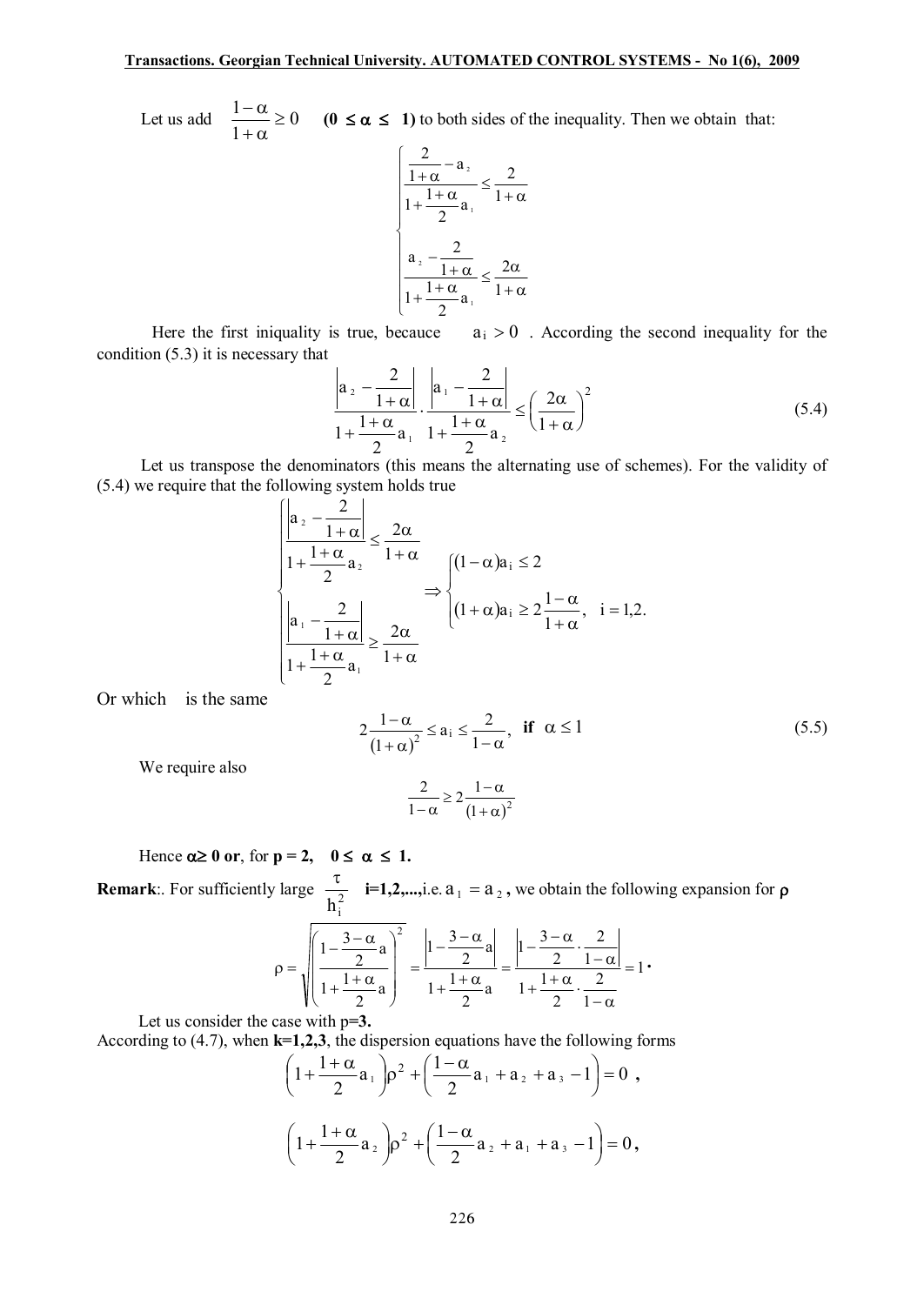$$
\left(1+\frac{1+\alpha}{2}a_3\right)\rho^2+\left(\frac{1-\alpha}{2}+a_1+a_2-1\right)=0,
$$

Analogously to (5.2), (5.3) we require that

$$
|\rho| = |\rho_1 \rho_2 \rho_3| = \sqrt{\frac{\left|1 - \frac{1 - \alpha_2}{2}a_1 - a_2 - a_3\right|}{1 + \frac{1 + \alpha_2}{2}a_1} \cdot \frac{\left|1 - \frac{1 - \alpha_2}{2}a_2 - a_1 - a_3\right|}{1 + \frac{1 + \alpha_2}{2}a_2} \cdot \frac{\left|1 - \frac{1 - \alpha_2}{2}a_3 - a_2 - a_1\right|}{1 + \frac{1 + \alpha_2}{2}a_3}} \le 1
$$
 (5.6)

In order to satisfy the inequality (5.6), we require that in the expression under the root the first multiplier is less than 1 and analogously for other multipliers :

$$
\left|\frac{1-\alpha}{2}a_1 - a_2 - a_3\right|}{1 + \frac{1+\alpha}{2}a_1} \le 1
$$

Let us simpify the inequality, remove the moduls and add  $+\alpha$  $-\alpha$ 1  $\frac{1-\alpha}{1-\alpha}$  to both sides of the inequality. We get that in order to satisfy the last inequality the follwing is sufficient

$$
\frac{\left|a_{2}+a_{3}-\frac{2}{1+\alpha}\right|}{1+\frac{1+\alpha}{2}a_{1}} \leq \frac{2\alpha}{1+\alpha}
$$
\n(5.7)

We do the same for **p** the remaining multipliers :

$$
\left| \frac{a_1 + a_3 - \frac{2}{1 + \alpha}}{1 + \frac{1 + \alpha}{2} a_2} \right| \le \frac{2\alpha}{1 + \alpha}
$$
 (5.8)

$$
\frac{\left|a_1 + a_2 - \frac{2}{1 + \alpha}\right|}{1 + \frac{1 + \alpha}{2} a_3} \le \frac{2\alpha}{1 + \alpha}
$$
\n(5.9)

Let us multiply the inequalities  $(5.7) - (5.9)$ , transpose the denominators and require that

$$
\frac{a_2 + a_3 - \frac{2}{1 + \alpha}}{1 + \frac{1 + \alpha}{2} a_2} \le \frac{2\alpha}{1 + \alpha}
$$

Remove moduli and add to the resulting inequality We obtain (  $+\alpha$ - 1  $\frac{2}{\pi}$ , where **1** $\leq \alpha$ ,

$$
\frac{\left|a_{3} - \frac{4}{1+\alpha}\right|}{1 + \frac{1+\alpha}{2}a_{2}} \leq \frac{2(\alpha - 1)}{1+\alpha}
$$

Analogously we get that

$$
\frac{\left|a_{2} - \frac{4}{1+\alpha}\right|}{1 + \frac{1+\alpha}{2}a_{3}} \leq \frac{2(\alpha - 1)}{1+\alpha}, \qquad \frac{\left|a_{1} - \frac{4}{1+\alpha}\right|}{1 + \frac{1+\alpha}{2}a_{2}} \leq \frac{2(\alpha - 1)}{1+\alpha}.
$$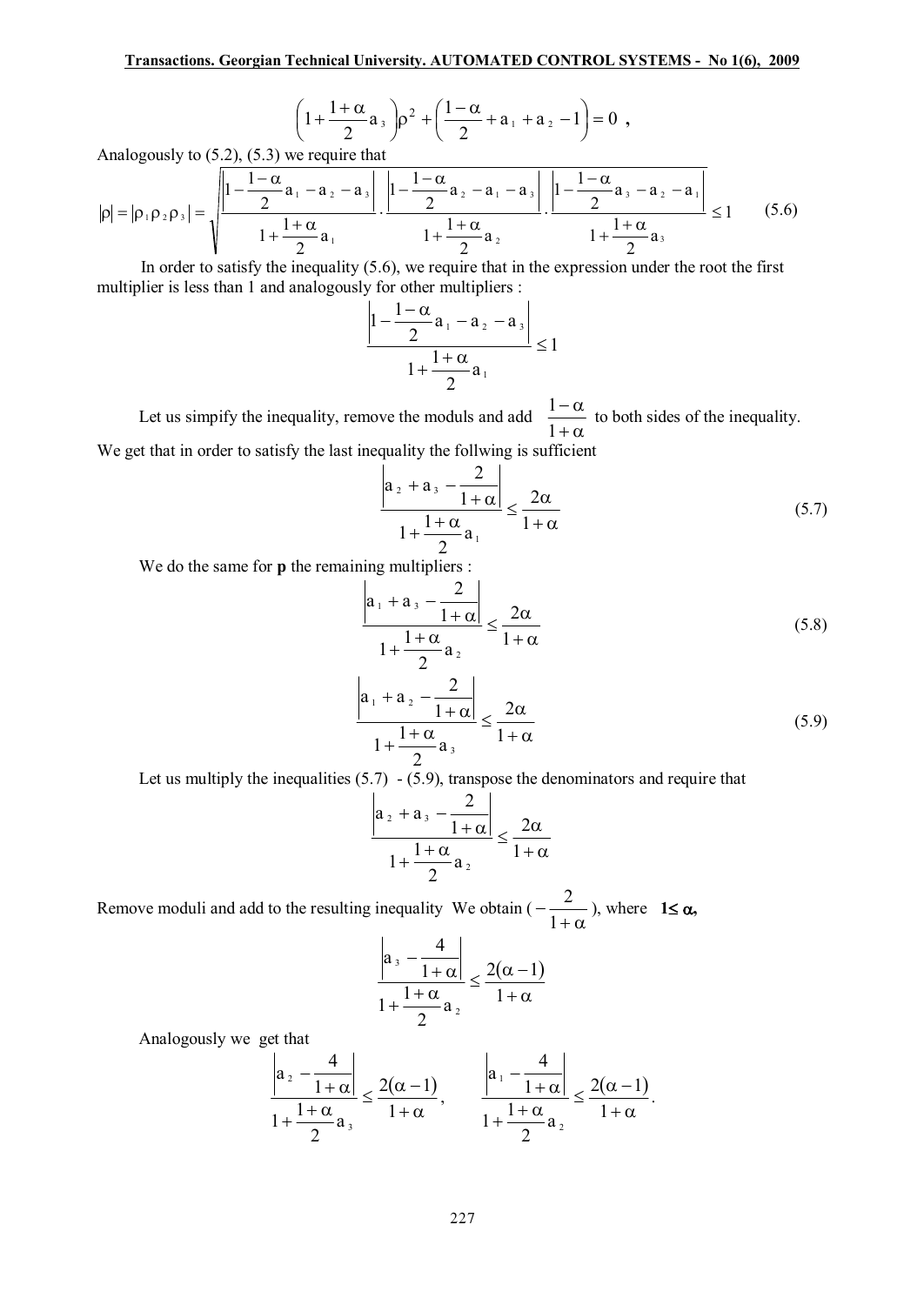#### **Transactions. Georgian Technical University. AUTOMATED CONTROL SYSTEMS - No 1(6), 2009**

Multiply again the last three inequalition, transpose the denominaters and require that

$$
\frac{\left|a_{i} - \frac{4}{1+\alpha}\right|}{1 + \frac{1+\alpha}{2}a_{i}} \leq \frac{2(\alpha - 1)}{1+\alpha}, \qquad (i = \overline{1,3})
$$

Then we obtain that

$$
2\frac{3-\alpha}{\alpha(1+\alpha)} \le a_{i} \le \frac{2}{2-\alpha} \quad , \text{if } 1 \le \alpha \le 2.
$$

Asymptotically, if  $\frac{c}{h^2}$  $h_i^2$  $\frac{\tau}{2} \rightarrow \infty$ , we have for **p** 

$$
\left|\rho\left(\frac{2}{2-\alpha}\right)\right| = \sqrt{\left(\frac{\left|1-\frac{5-\alpha}{2}a_i\right|}{1+\frac{1+\alpha}{2}a_i}\right)^3} = \sqrt{\left(\frac{\left|1-\frac{5-\alpha}{2}\cdot\frac{2}{2-\alpha}\right|}{1+\frac{1+\alpha}{2}\cdot\frac{2}{2-\alpha}}\right)^3} = 1.
$$

For comparison, see [5], \$2, the scheme (12).

Note that the transposition of the denominators required for (5.6) is equivalent to the following compotational algorithm in equation (4.7) for  $\mathbf{k} = 1$ , the "sweeep" method is being used along the OX<sub>1</sub> axis,  $\mathbf{i}_1 = 1$ ,  $N_1$  for fixed  $\mathbf{i}_2$  and  $\mathbf{i}_3$ . When  $\mathbf{k} = 2$ , then  $\mathbf{i}_2 = 1$ ,  $N_2$  for fixed  $\mathbf{i}_1$  and  $\mathbf{i}_3$ . While when  $\mathbf{k} = 3$ , the "sweep" method is used along the axis  $OX_3$ ,  $i_3 = 1$ ,  $N_1$ , for fixed  $i_1$  and  $i_2$ .

It have been considered also the cases with  $p = 4,5,6,...$  With thear help has been established the general rule for estimation of **a**i.

First, let us write down the dispersion equation for any **p :**

$$
\left(1 + \frac{1+\alpha}{2}a_i\right)\rho^2 + \left(\frac{1-\alpha}{2}a_i + \sum_{\substack{k=1\\k \neq i}}^p a_k - 1\right) = 0, \qquad i = \overline{1, p}
$$

We require that

$$
|\rho| = \left|\rho_1 \cdot \rho_2 \cdots \rho_p\right| = \sqrt{\frac{\left|1 - \frac{1 - \alpha}{2}a_1 - a_2 - \dots - a_p\right|}{1 + \frac{1 + \alpha}{2}a_1} \cdots \frac{\left|1 - \frac{1 - \alpha}{2}a_p - a_1 - a_2 - \dots - a_{p-1}\right|}{1 + \frac{1 + \alpha}{2}a_p}} \le 1.
$$

By means of this expression we obtain the following inequalities for the quanitities  $a_i$ .

$$
0 < 2\frac{2p - (\alpha + 3)}{(3 + \alpha - p)(1 + \alpha)} \le a_{i} \le \frac{2}{(p - 1) - \alpha}
$$
\n(5.10)

where  $p-2 \le \alpha \le p-1$  ( $p \ge 3$ ).

Asymptotically, i.e. when the value of  $\frac{c}{h^2}$  $h_i^2$  $\frac{\tau}{2}$  is large enough, we get the following inequality for  $\rho(\alpha)$ 

$$
|\rho(p-1)| = \sqrt{\left(\frac{\left|1-\frac{2p-\alpha-1}{2}a\right|}{1+\frac{1+\alpha}{2}a}\right)^p} = \sqrt{\left(\frac{\left|1-\frac{p}{2}a\right|}{1+\frac{p}{2}a}\right)^p} \le 1
$$

I.e. in general, for estimation (5.10), when  $\alpha = p-1$ , we get unconditional condition of stability

$$
0<\frac{\tau}{h^2}<\infty \qquad \qquad p=1,2,...\ ,
$$

In the sequal, we exploit the following representation of scheme (4.7) :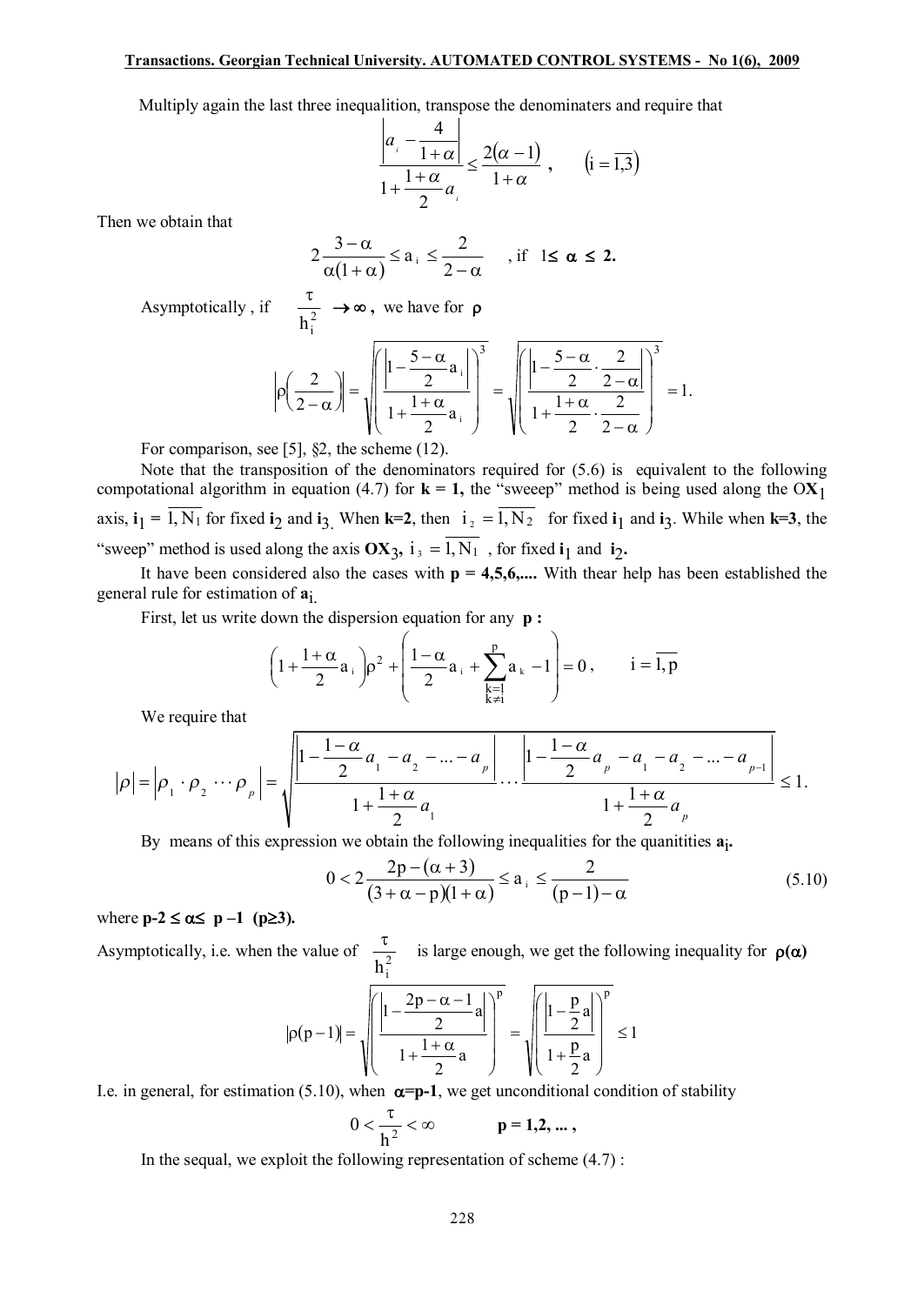$$
\frac{u^{n+k} - u^{n+k-2}}{2\tau} = \Delta_{kk} \left( \frac{p}{2} u^{n+k} + \left( 1 - \frac{p}{2} \right) u^{n+k-2} \right) + \sum_{\substack{i=1 \ i \neq k}}^p \Delta_{ii} u^{n+k-2} + f^{n+k-1}
$$
(5.11)

 $k = \overline{1, p}$ , or well the fractional step notations

$$
\frac{u^{n+\frac{k}{p}}-u^{n+\frac{k-1}{p}}}{\frac{1}{p}\tau}=0.5p\Delta_{kk}\left(u^{n+\frac{k}{p}}-u^{n+\frac{k-1}{p}}\right)+\sum_{i=1}^{p}\Delta_{ii}u^{n+\frac{k-1}{p}}+f^{n+\frac{2k-1}{2p}},\qquad(5.12)
$$

 $k = \overline{1, p}$ .

This permits us to make the following conclusion : the two-layer finite difference schemes (5.11), or which is the same, the schemes (5.12), represent a generalization of existing economic schemes for multidimensional parabolic equations with constant coefficients. Besides, the choice with weight  $\alpha$ permited the schemes to be dependent only on the dimension **p**.

Let us schow that the scheme (5.12) approximates equation (1.1) and has exactness of second order with respect to steps. Let us consider first the case  $p=3$ . Analogously to [7] we write down scheme (5.12) in the following form :

$$
A_1u^{n+\frac{1}{3}} = A_1u^n + Bu^n, \quad A_2u^{n+\frac{2}{3}} = A_2u^{n+\frac{1}{3}} + Bu^{n+\frac{1}{3}}, \quad A_3u^{n+1} = A_3u^{n+\frac{2}{3}} + Bu^{n+\frac{2}{3}}
$$

where  $A_i = E - \frac{1}{2} \Delta_{ii}$ 2  $A_i = E - \frac{\tau}{2} \Delta_{ii}$ , i=1,2,3.  $B = \frac{\tau}{2} (\Delta_{11} + \Delta_{22} + \Delta_{33})$ 3  $B = \frac{\tau}{2} (\Delta_{11} + \Delta_{22} + \Delta_{33}).$ 

Excepting in turn  $u^{3}$  $\frac{n+\frac{1}{3}}{u}, \frac{n+\frac{2}{3}}{u}$  $u^{n+\frac{2}{3}}$ , we obtain the following equivalent scheme

$$
A_1A_2A_3u^{n+1} = A_1A_2A_3u^n + {B(A_1A_2 + A_1A_3 + A_2A_3) + B^2(A_1 + A_2 + A_3) + B^3}u^n
$$
  
If we insert the values of operators, **A**, **B** and represent with respect to **a**, in the sum of all form

If we insert the values of operators  $A_i$ , **B** and represent with respect to  $\tau$  in the expanded form, obtain

$$
\frac{u^{n+1} - u^n}{\tau} = (\Delta_{11} + \Delta_{22} + \Delta_{33}) \frac{u^{n+1} + u^n}{2} - \left(\frac{\tau}{2}\right)^2 (\Delta_{11}\Delta_{22} + \Delta_{11}\Delta_{33} + \Delta_{22}\Delta_{33}) \frac{u^{n+1} - u^n}{2} + \frac{\left(\frac{\tau}{2}\right)^3 \Delta_{11}\Delta_{22}\Delta_{33} \frac{u^{n+1} - u^n}{\tau} + \tau^2 \left\{\frac{1}{12}(\Delta_{11} + \Delta_{22} + \Delta_{33})(\Delta_{11}\Delta_{22} + \Delta_{11}\Delta_{33} + \Delta_{22}\Delta_{33}) - \frac{1}{54}(\Delta_{11} + \Delta_{22} + \Delta_{33})^3\right\} u^n
$$

This scheme is equivalent to the scheme

$$
\frac{u^{n+1}-u^n}{\tau} = (\Delta_{11} + \Delta_{22} + \Delta_{33})\frac{u^{n+1}+u^n}{2}
$$

and approximates the heat conductivity equation with the exactness  $O(\tau^2 + |h|^2)$ .

Analogouly we can consider the case of arbitrary p **(p>3).** Let us write down scheme (5.12) in the following form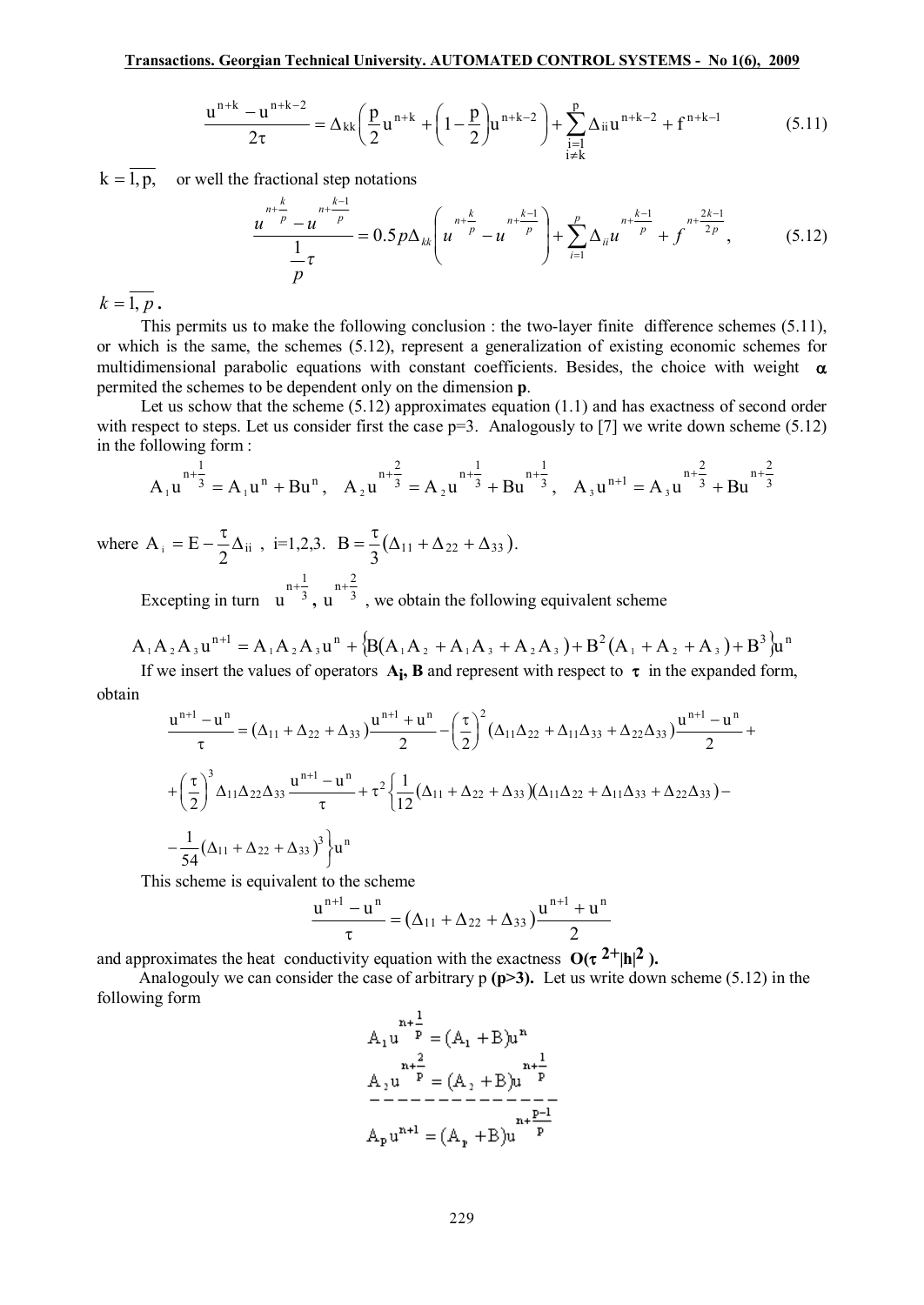where 
$$
A_i = E - \frac{\tau}{2} \Delta_{ii}
$$
,  $i = \overline{1, p}$ ,  $B = \frac{\tau}{p} \sum_{i=1}^{p} \Delta_{ii}$ .

Excepting in turn  $u^{p}$ u  **. . .**  p u  $+\frac{p-1}{p}$ , we obtain

$$
A_1 A_2 ... A_p u^{n+1} = A_1 A_2 ... A_p u^{n+1} + B(A_2 A_3 ... A_p + ... + A_1 A_2 ... A_{p-2} A_{p-1}) + B^2 (A_3 A_4 ... A_p + ... + A_1 A_2 ... A_{p-3} A_{p-2}) + ... + B^{p-1} (A_1 + A_2 + ... + A_p) + B^p \} u^n
$$

If we tepresent in the expanded form with respect to  $\tau$ , obtain  $\int_{0}^{\pi}$  ,  $\int_{0}^{\pi}$  ,  $\int_{0}^{\pi}$  ,  $\int_{0}^{\pi}$  ,  $\int_{0}^{\pi}$  ,  $\int_{0}^{\pi}$  ,  $\int_{0}^{\pi}$  ,  $\int_{0}^{\pi}$  ,  $\int_{0}^{\pi}$  ,  $\int_{0}^{\pi}$  ,  $\int_{0}^{\pi}$  ,

$$
\frac{u^{n+1} - u^n}{\tau} = (\Delta_{11} + \dots + \Delta_{pp}) \frac{u^n + u^{n+1}}{2} - \left(\frac{\tau}{2}\right)^{\tau} (\Delta_{11}\Delta_{22} + \Delta_{p-1} + \dots + \Delta_{11}\Delta_{22} + \Delta_{p-2} + \Delta_{pp}).
$$
  

$$
\frac{u^{n+1} - u^n}{\tau} + \dots + \left(\frac{\tau}{p}\right)^2 \Delta_{11}\Delta_{22} + \Delta_{pp} \frac{u^{n+1} - u^n}{\tau} + 0(\tau^2)
$$
  
From this follows that the last is equivalent to scheme (5.12) and an newimates the heat conductivity.

From this follows that the last is equivalent to scheme (5.12) and approximates the heat conductivity equation (1.1) with the same exactness as the following scheme

$$
\frac{u^{n+1}-u^n}{\tau} = (\Delta_{11} + \cdots + \Delta_{pp})\frac{u^{n+1}+u^n}{2}.
$$

**6. Some remarks on the step-like schemes** 

 $(5.11)$  and fractical step (see [3], [5]).

1. Write down the equivalent schemes  $(5.11)$  and  $(5.12)$  when  $p = 1$ 

$$
\frac{u^{n+1} - u^{n-1}}{2\tau} = \frac{1}{2} \Delta_{11} (u^{n+1} + u^{n-1}) + f^{n}
$$

$$
\frac{u^{n+1} - u^{n}}{\tau} = \frac{1}{2} \Delta_{11} (u^{n+1} + u^{n}) + f^{n+\frac{1}{2}}
$$

if  $f = 0$ , we get the Krank-Nicolson scheme (see [5], § 2, p.8).

2. Analogously consider the case with  $p = 2$ 

$$
\begin{cases}\n\frac{u^{n+1} - u^{n-1}}{2\tau} = \Delta_{11} u^{n+1} + \Delta_{22} u^{n-1} + f^n \\
\frac{u^{n+2} - u^n}{2\tau} = \Delta_{22} u^{n+2} + \Delta_{11} u^n + f^{n+1}\n\end{cases}
$$
\n
$$
\begin{cases}\n\frac{u^{n+1} - u^n}{2\tau} = \Delta_{11} u^{n+2} + \Delta_{22} u^n + f^{n+1} \\
\frac{u^{n+1} - u^{n+1}}{0.5\tau} = \Delta_{22} u^{n+1} + \Delta_{11} u^{n+1} + f^{n+1} \\
\frac{u^{n+1} - u^{n+1}}{0.5\tau} = \Delta_{22} u^{n+1} + \Delta_{11} u^{n+1} + f^{n+1}\n\end{cases}
$$
\n(6.1)

If  $f = 0$ , (6.1) represents the schemes of Pismen, Rochford and Douglas, see [1-2]. Generally, if  $f$  $\neq$  0, the difference between the schemes (5.11) and splitted or fractional-step schemes (the latter is equivalent to factorized schemes concordant to the non-zero boundary conditions see [3], IX,  $\S$ 1) consists just in calculation of **f.** This seems to be natural, since (5.11) schemes, unlike to other economical schemes, completely approximate the given differential equation.

3. For the finite-difference scheme (5.12) non lomogenorsl boundary conditions  $u(x,t) = \varphi(x,t)$ ,

 $(x,t) \in \Gamma$ , can implemented as folloms:  $u^{n+p}(x) = \varphi \left( x, \left( n + \frac{k}{p} \right) \tau \right)$ ø ö  $\overline{\phantom{a}}$  $\setminus$ æ ÷ ÷ ø ö  $\overline{\phantom{a}}$  $\setminus$  $+\frac{\kappa}{p}(x) = \varphi\left(x, \frac{\pi}{n}\right) +$  $\varphi$   $\left(x, \left(n + \frac{-}{p}\right)$  $u^{n+\frac{n}{p}}(x) = \varphi\left(x, \frac{1}{n} + \frac{k}{n}\right)$  $\int_{0}^{n+\frac{k}{p}} (x) = \varphi\left(x, \left(n+\frac{k}{r}\right) \tau\right)$ ,  $x \in \Gamma$  $u^{n+1}(x) = \varphi(x, (n+1)\tau)$ ,  $x \in \Gamma$ 

Notice that in this scheme maintains second order accuruey , mhile to achieve the same effect with

k +

factored numerical schemes special boundary formulees must be lerived for  $u^{\frac{n+\frac{1}{p}}{p}}$ u see e.g. [3, appendix,632].